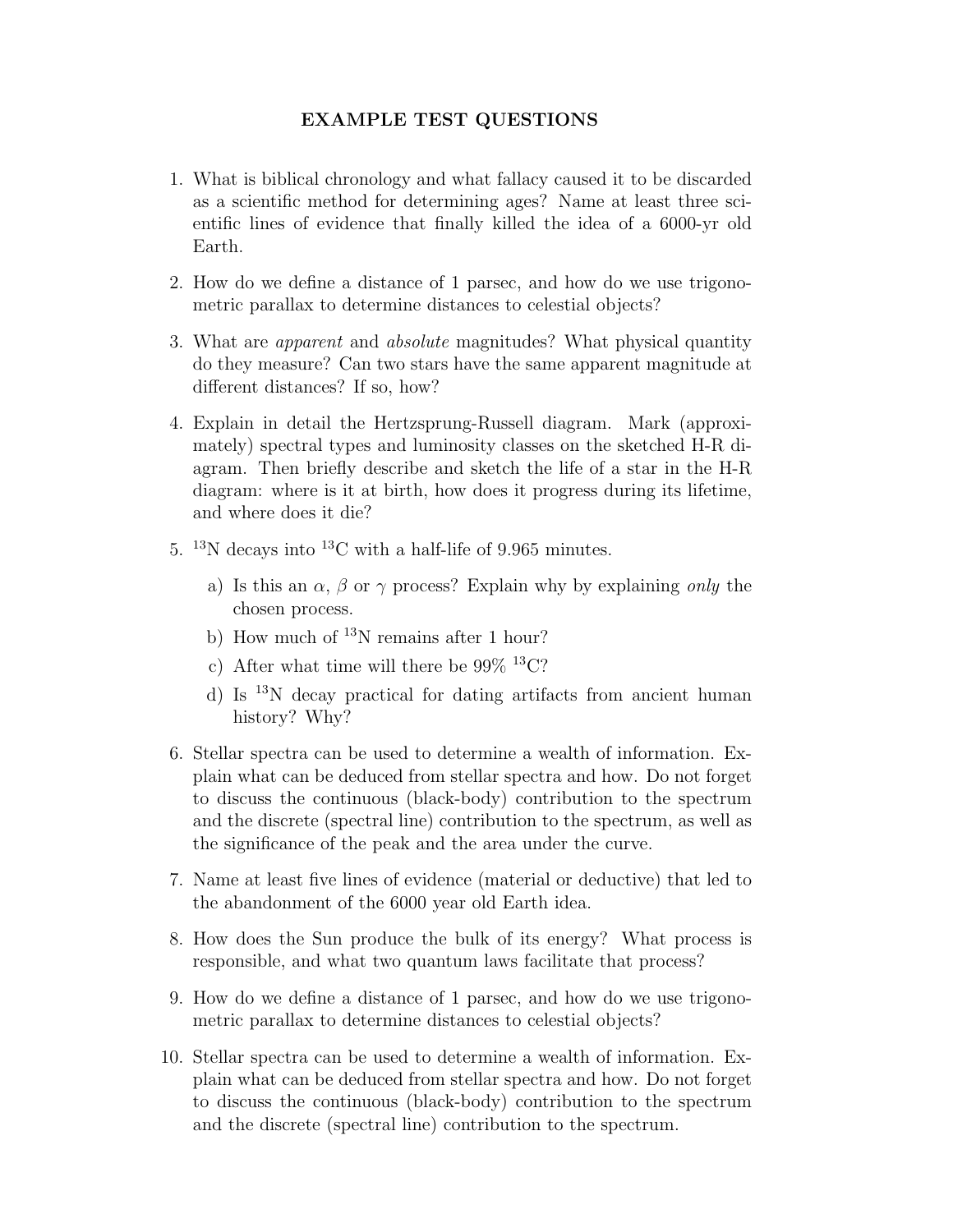- 11. On the back of the test you will find an H-R diagram that connects absolute magnitude and spectral types. First locate the Sun. Then locate Sirius B among the white dwarfs.
	- a) What is the luminosity of Sirius B, expressed in solar luminosity?
	- b) What is the mass of Sirius B, expressed in solar masses?
	- c) Read off the spectral type of Sirius B and estimate its temperature from the lookup table below.

O5: 54,000 K B0: 29,200 K B5: 15,200 K A0: 9600 K A5: 8310 K F0: 7350 K

- d) From the temperature and luminosity, compute the radius of Sirius B, expressed in solar radii.
- e) If the distance to Sirius B is 8.6 light years, what is its parallax?
- f) If the distance to Sirius B is 8.6 light years, what is its apparent magnitude?

Do not forget to convert light years to parsecs, and make sure that your answers agree with common logic. Temperature of the Sun is 6000 K, and its absolute magnitude is 4.85.

- 12. Extra credit: What is the difference between the amount of light (brightness, flux) and the luminosity of a celestial object? Can two objects of different luminosities be equally bright? How?
- 13. Explain in detail the questions, the available observations, the arguments and the outcome of the Shapley-Curtis debate.
- 14. White dwarfs play a paramount role in putting a lower limit on the age of the Universe.
	- (a) How are white dwarfs created, how prevalent are they and how difficult to observe?
	- (b) What is it about white dwarfs that allows us to accurately determine their ages?
	- (c) Sketch the cooling tracks of white dwarfs on an H-R diagram. What distinguishes different tracks?
	- (d) What is the white dwarf-deduced lower limit on the age of the Universe and how did we determine it?
- 15. Explain the cosmological principle and Hubble's law. Then apply the cosmological principle to Hubble's law and explain why our Universe can have no edge and no center.
- 16. One of the most significant discoveries of the 20th Century is dark energy.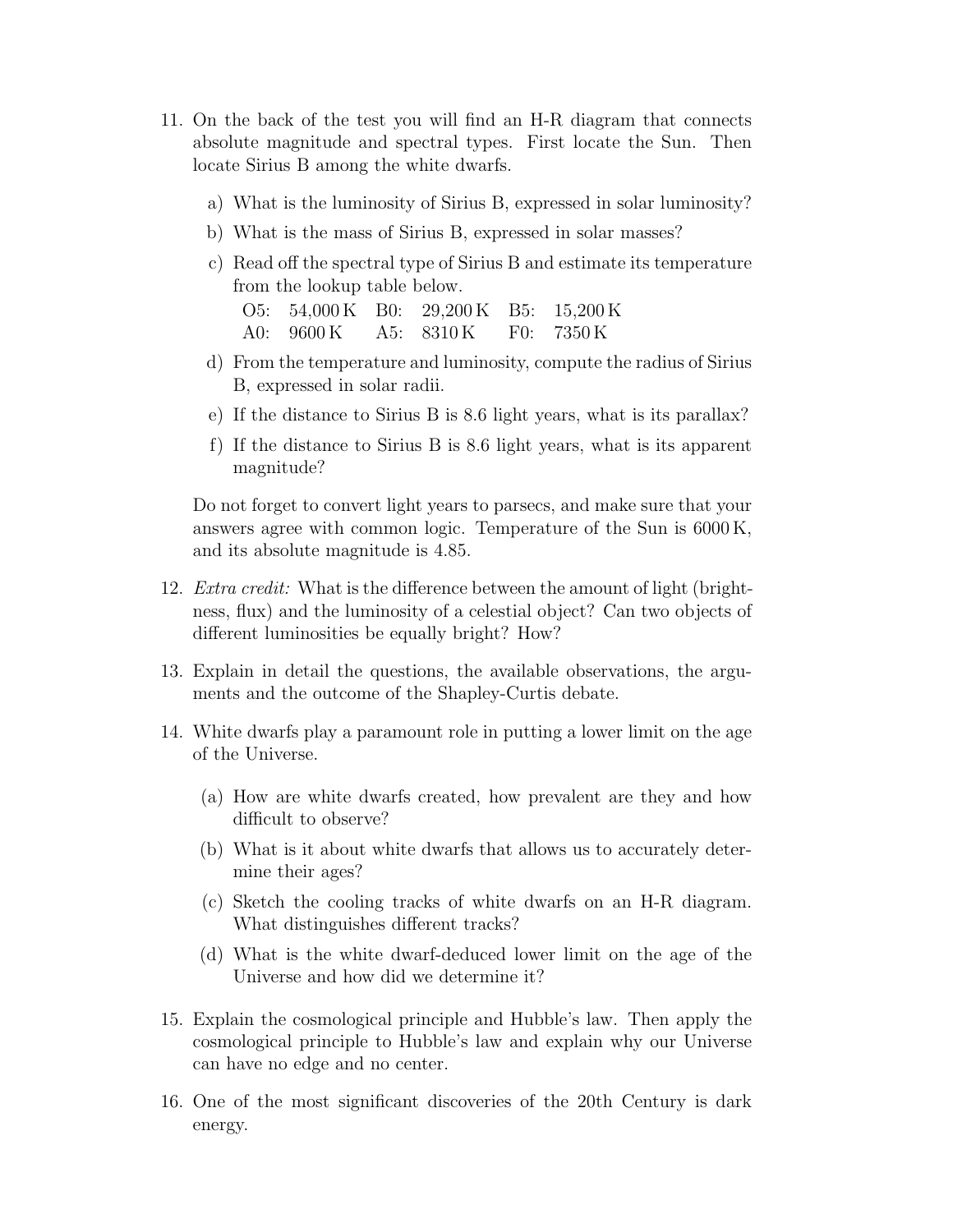- (a) What makes SN Ia good standard candles?
- (b) What observations led to the claim that dark energy must exist, and what is its consequence on the age of the Universe?
- (c) In the absence of dark energy, what would be the inescapable fate of the Universe?
- (d) While we do not really know what dark energy might be, what is our best guess?
- 17. On the back of the test you will find an H-R diagram that connects absolute magnitude and spectral types. First locate the Sun. Then locate Sirius B among the white dwarfs.
	- a) What is the luminosity of Sirius B, expressed in solar luminosity?
	- b) What is the mass of Sirius B, expressed in solar masses?
	- c) Read off the spectral type of Sirius B and estimate its temperature from the lookup table below. O5: 54,000 K B0: 29,200 K B5: 15,200 K
		- A0: 9600 K A5: 8310 K F0: 7350 K
	- d) From the temperature and luminosity, compute the radius of Sirius B, expressed in solar radii.
	- e) If the distance to Sirius B is 8.6 light years, what is its parallax?
	- f) If the distance to Sirius B is 8.6 light years, what is its apparent magnitude?

Do not forget to convert light years to parsecs, and make sure that your answers agree with common logic. Temperature of the Sun is 6000 K, and its absolute magnitude is 4.85.

- 18. What is Olbers' paradox? Explain the reasoning behind the paradox, the proposed hypotheses and their counter-arguments, and the only inevitable resolution of the paradox.
- 19. Parallaxes are used to measure the distances in the Universe.
	- a) What is the measured quantity when using the parallax method?
	- b) How do we convert that measured quantity to distance?
	- c) What are the units of the measured quantity, and of the derived distance?
	- d) What would be the parallax of the Andromeda galaxy, if its distance is 2.5 million light years?
	- e) Based on your answer above, is the parallax method suitable for measuring the distances to faraway objects? Why?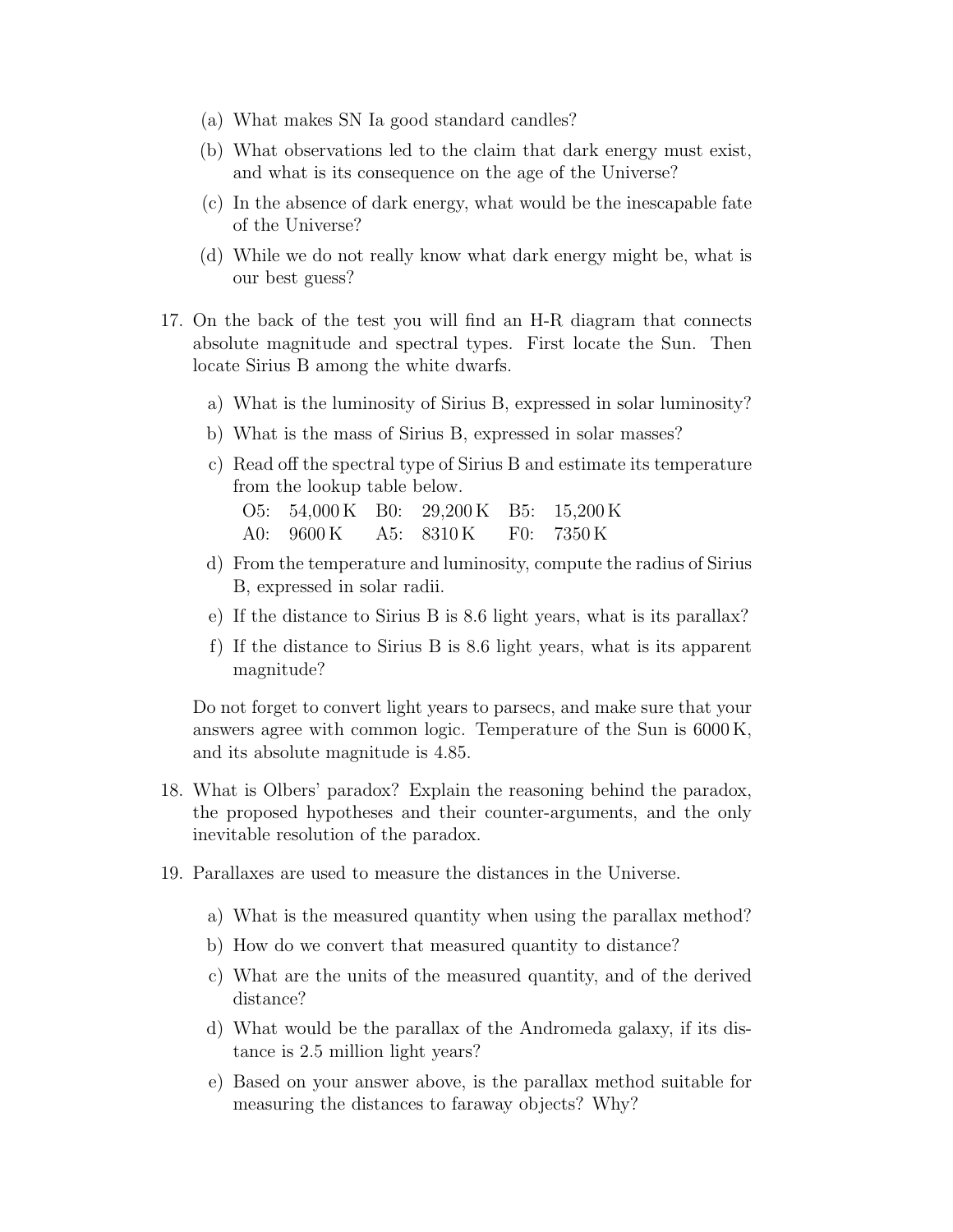- 20. Stars live on the main sequence for the majority of their lifetimes.
	- a) How (by what process) do stars on the main sequence produce thermonuclear energy?
	- b) What two considerations need to be invoked to overcome the issue with the above process?
	- c) How long do stars of different spectral types live on the main sequence?
- 21. Globular clusters are some of the oldest galaxy formations. They can be used to put a lower limit on the age of the galaxy.
	- a) What are globular clusters and where do we find them in a galaxy?
	- b) Sketch two HR diagrams: one that corresponds to a young globular cluster and the other that corresponds to an old globular cluster.
	- c) Based on your answer in (b), explain how we determine the ages of stars in globular clusters.
- 22. The existence of dark matter has been inferred through a number of observations.
	- a) How do rotation curves of galaxies imply the existence of dark matter?
	- b) Provide at least 3 proposed sources of conventional dark matter.
	- c) What was Franz Zwicky's contribution to our understanding of dark matter? How was he correct and how was he incorrect?
	- d) Provide at least 2 proposed sources of exotic dark matter.
- 23. Radioactive iodine,  $^{131}$ I, decays into  $^{131}$ Xe. It is used predominantly in medicine, for treating thyroid cancer because of the thyroid's affinity to absorb it.
	- a) Is this an  $\alpha$ ,  $\beta$  or  $\gamma$  process? Explaint why by explaining only the chosen process.
	- b) If  $10\%$  of  $^{131}$ I decays in 1.219 days, what is the half-life of  $^{131}$ I?
	- c) After what time will there be  $99\%$  <sup>131</sup>Xe?
	- d) Is <sup>131</sup>I decay practical for modern forensic analysis (i.e. examining teeth or hair of recently deceased victims)? Why?
- 24. We know today that we live in a universe that expands at an accelerated rate.